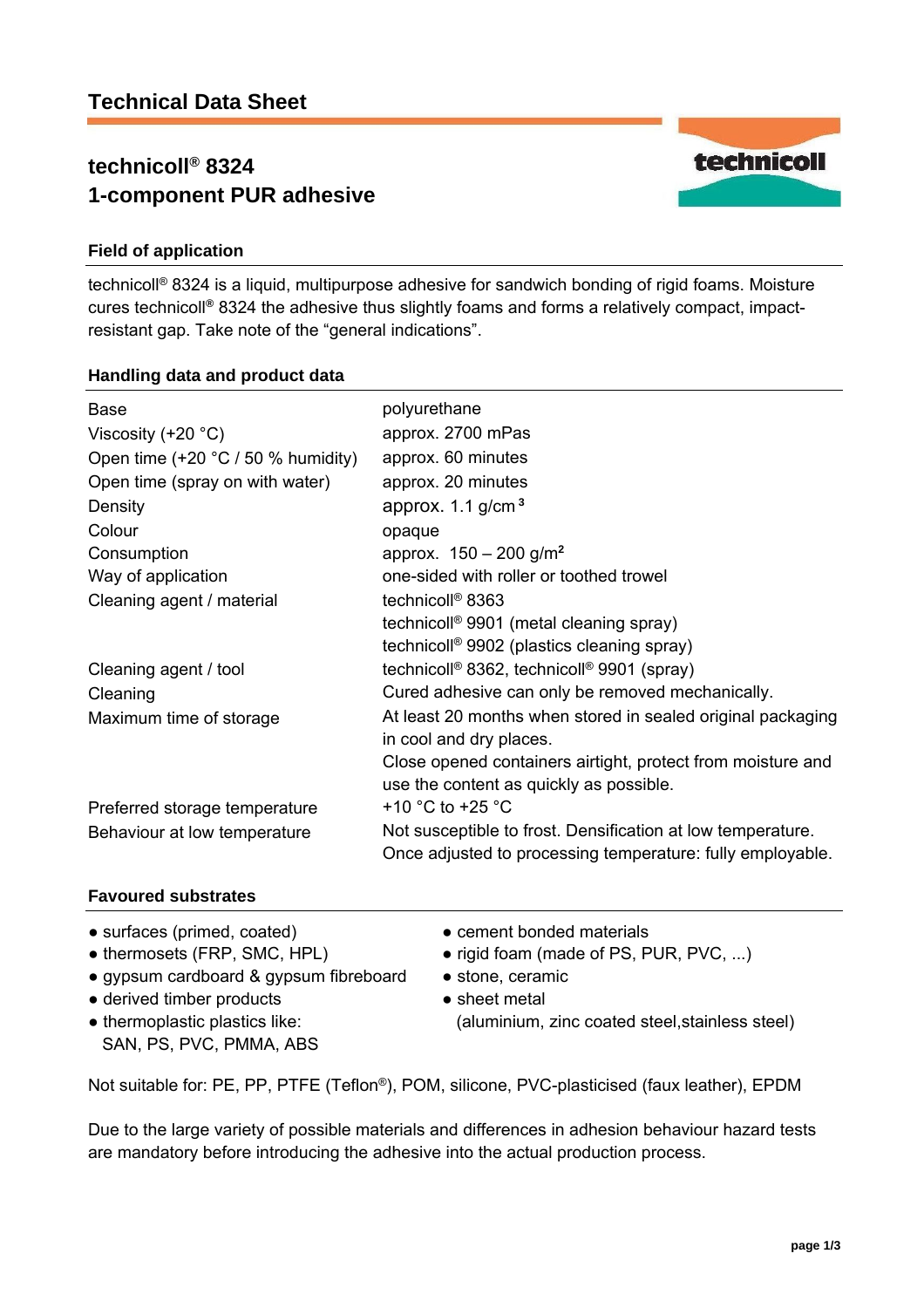# **General indications**

technicoll® 8324 crosslinks under the influence of humidity to a solid, flexible film. Humidity in the substrates or in the air can be sufficient. In practice, moisture is added by means of a water spray. The amount of humidity determines the open time and the required pressing times. The times specified are approximate values. Once those time intervals have passed, strength is generally achieved which makes it possible to process the bonded parts further. It is suggested to determine the exact times for each concrete application by performing suitability tests. During the process of hardening, the adhesive expands as it produces carbon-dioxide (small amounts of  $CO<sub>2</sub>$ ). Foaming behaviour depends on the amount of adhesive applied, on the degree of humidity and pressure. It is usually advantageous that the gaps are well filled this way. Please bear in mind that adhesive might leak from the gaps.

### **Surface preparation**

Bonding surfaces must be dry and clean, especially free of oil, grease or solvents. In many cases, surface roughening prior to bonding improves strength of bonded joint. It should be checked in each individual case, if it is necessary to achieve the desired strength.

# **Moisture supply**

The moisture necessary for curing can or must, depending on the application, be added by lightly spraying water. Usually, water is sprayed onto applied adhesive film (in particular cases on the opposite side). The bonding surfaces should not be wet, but can be a little moist. An amount of water of about 30 g/m**<sup>2</sup>** is sufficient.

technicoll® 8324 requires sufficient moisture to cure. Supply moisture by lightly spraying water, when working with dense substrates, as those do not provide moisture on their own. This might also apply to other cases in order to achieve a faster setting of the adhesive and to neglect the natural fluctuations in the degree of humidity!

### **Adhesion**

Apply technicoll<sup>®</sup> 8324 by means of a nozzle (cartridge) and, depending on application, spread with toothed trowel. If you need to apply larger amounts more frequently, you may use barrels with barrel pumps.

Join substrates right after applying adhesive (or spraying water) and during the "open time". Fix substrates under pressure until adhesive is set. The amount of pressure and pressure procedure depends on the type and size of the substrates. The adhesive itself does not need pressure in order to get set, it only needs a fixing pressure in order to keep the substrates in contact.